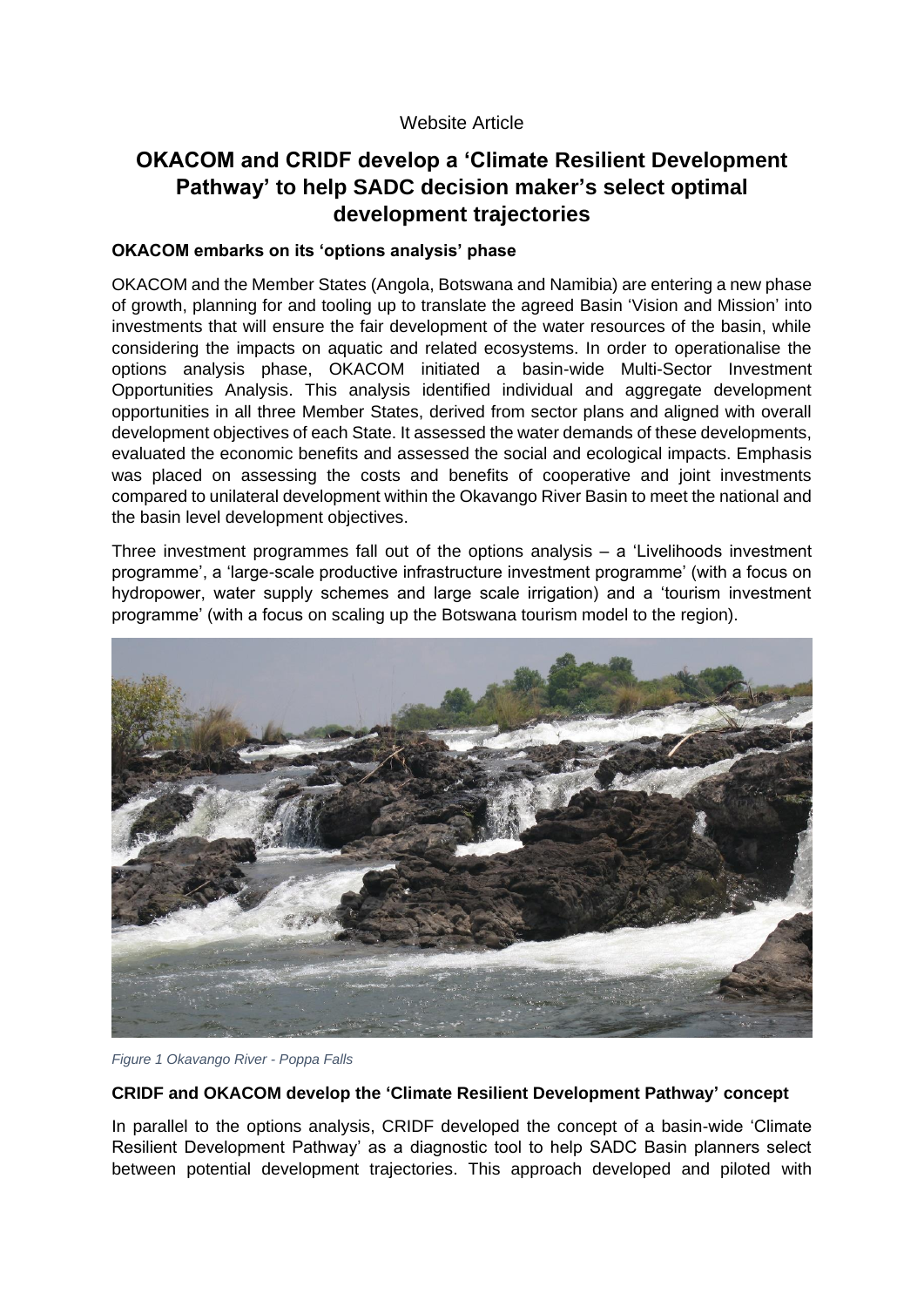OKACOM in the Okavango Basin, is a typical science-policy exercise that combines technical, science-based methods with participatory elements to achieve an optimised outcome.

Its science-based components were built on vulnerability assessment methods and resilience theory to analyse a set of scenario assemblies that combine hydrological infrastructure development options, developed through the options analysis, with alternative climate change projections associated with various carbon representative concentration pathways (RCPs). An expert-based, technical assessment was used to develop the evidence base for each scenario assembly, with a rating of social, economic and ecological impacts using a purpose-built rating tool on a seven-point scale. Results from the technical work were reviewed through a workshop-based participatory process on 8-9 March 2017, where stakeholders from the three OKACOM member states identified significant differences in risks and opportunities associated with the different development options.

The purpose of the stakeholder participation was to help understand the sensitivity of development options to climate change and to compare and rank them based on their impact profile. It also helped consider whether and how the lessons from this assessment could serve as a basis for hydrological infrastructure development strategies that are resilient to climate change – essentially a new development scenario.

## **Recommendations from the OKACOM trial; helping Basin planners select the optimum climate resilient development pathway**

The CRDP project subjected selected hydrological infrastructure investment options to an integrated assessment of their sensitivity and vulnerability to climate change. Based on the outcomes of the process, a number of policy-relevant recommendations were made for relevant stakeholders, including the governments of Angola, Botswana and Namibia, the OKACOM Secretariat, the MSIOA team and perhaps most importantly the communities and people of the Okavango basin who most directly experience the positive and negative consequences of development and climate change in their daily lives:

## *Make it a requirement that considering climate change impacts is a requirement for infrastructure development planning.*

Based on new evidence developed for the CRDP, the impacts on the social, economic and ecological system are significant, especially under the conditions of the lower probability (but more severe) climate change scenario. It is recommended that relevant authorities of the three countries should consider making it a formal requirement that any major future hydrological infrastructure development proposal to systematically consider the impacts of climate change.

## *Strengthen and make use of cooperative frameworks for climate change resilience building and adaptation*

The importance of collaborative decision-making regarding matters that affect the region is well established. Given the increasing risks and potentially significant impacts because of climate change and potential new infrastructure development, the need for collaboration (and the associated institutions that can foster collaboration) will likely increase. The recommendation is that the members of OKACOM work towards strengthening the organization's capacity, make systematic use of its capacities in transboundary water resource planning, and strengthen its mandate to address climate change that is relevant at the basinscale.

#### *Advance infrastructure solutions that reduce vulnerability and help build resilience*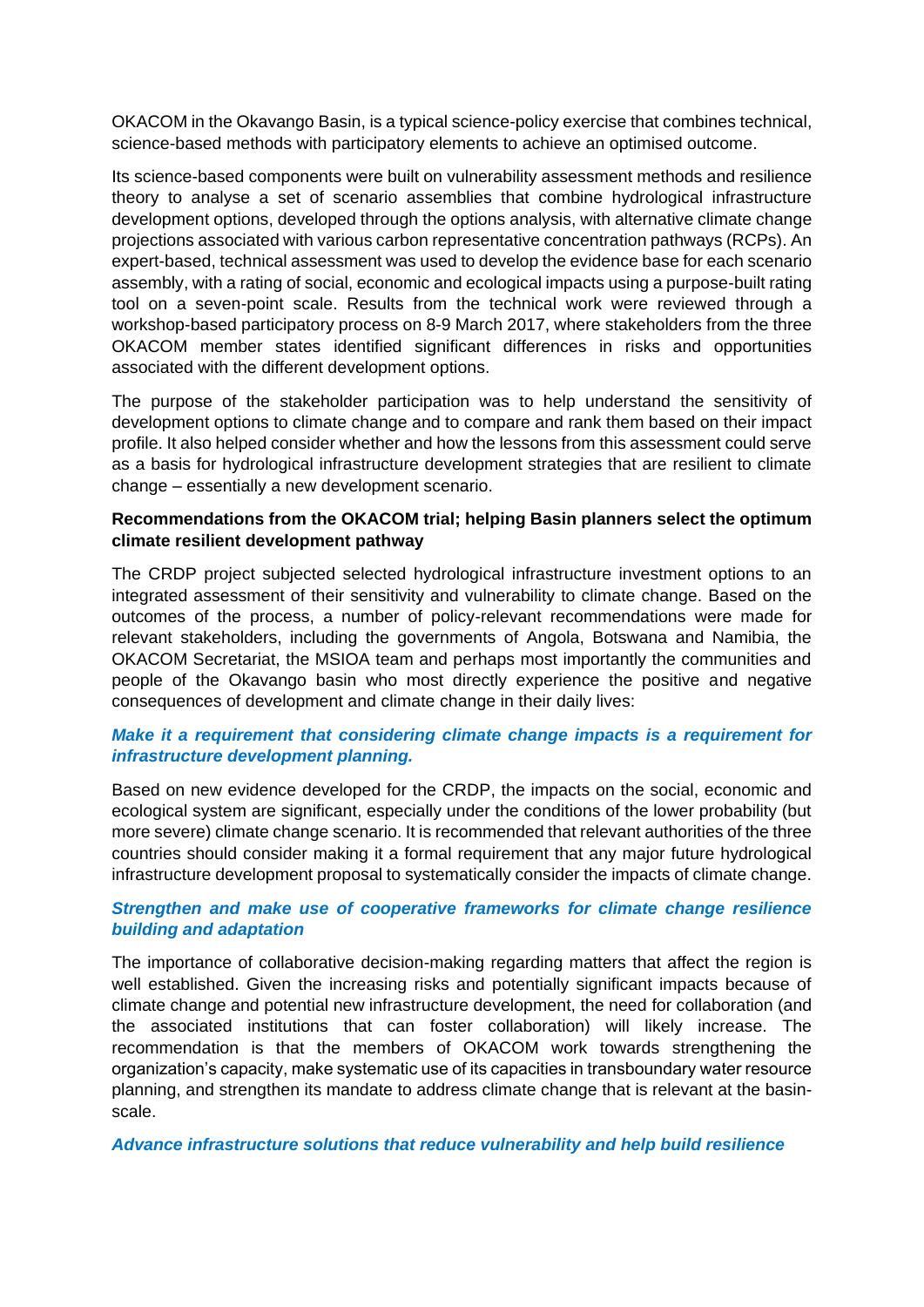The study revealed significant differences in the vulnerability profile of climate and development scenario assemblies depending on the type of hydrological infrastructure solutions they proposed. Given persistent poverty in the region, development is essential. But when advancing infrastructure development programs, nature based, ecosystem-friendly solutions such as locally controlled micro water-storage reservoirs that offer robust solutions across a wider range of climate futures at a reduced cost could be considered. Authorities involved in infrastructure planning are recommended to integrate resilient, nature-based infrastructure solutions into the mainstream of their development plans.

#### *Smart climate finance can and should be pursued*

The project showed that due to changes in flow rates, pieces of large scale hydrological infrastructure can become stranded, non-producing assets. Building climate risk proactively into strategic plans not only helps reduce the exposure to potential large financial liabilities in the future, but also can attract financing from donors and investors interested in climate finance (with favourable terms and conditions). It is recommended that water infrastructure developers should specifically and proactively target financing mechanisms such as the Global Climate Fund that are designed for projects designed to mitigate risk and build resilience across a range of possible climate futures.

### *'Socialization' of infrastructure planning*

As shown by the results of the project, countries, industries and communities in the Okavango basin benefit from infrastructure development and exposed to the risks of climate change in different ways – they are everyone's business. They require the active, timely and meaningful inputs from experts and non-experts in understanding their exposure, envisioning and elaborating development plans with their location, technical design, financing, operation and impacts all covered. The recommendation is to ensure infrastructure planning processes actively and transparently engage stakeholders, including particularly local communities and the most vulnerable in society in early stages and throughout the process of infrastructure planning to understand and address risks and maximize benefits for all.

#### *Sequencing development*

In order to better manage uncertainty and the chance of significant adverse impact of developments, proposed developments should be carefully sequenced. Any development scenario with significant infrastructure components should be implemented in stages so that its impacts throughout the Basin can be evaluated and adjustments in future plans made and the future climate changes considered as they occur. *Development of climate resilient development pathways*

The evaluation of the scenario assemblies building on the MSIOA scenarios and climate change projections showed significant differences in the risk profile and attractiveness of the different options. Based on the results of the project, it seems human needs cannot be adequately addressed at the present level of infrastructure development, however, infrastructure needs to be developed in a way that helps maintain water availability both in the Delta and Highlands at or close to historic levels, even under the conditions of climate change. As these conditions didn't fully align in any of the scenario assemblies, the project team recommends that the stakeholders of the region build on the results achieved so far, but take the opportunity to include new insights (gained through this project) and aim to move towards a scenario that is not yet formulated. This new scenario should meet not only their needs but also the needs of the children and grandchildren.